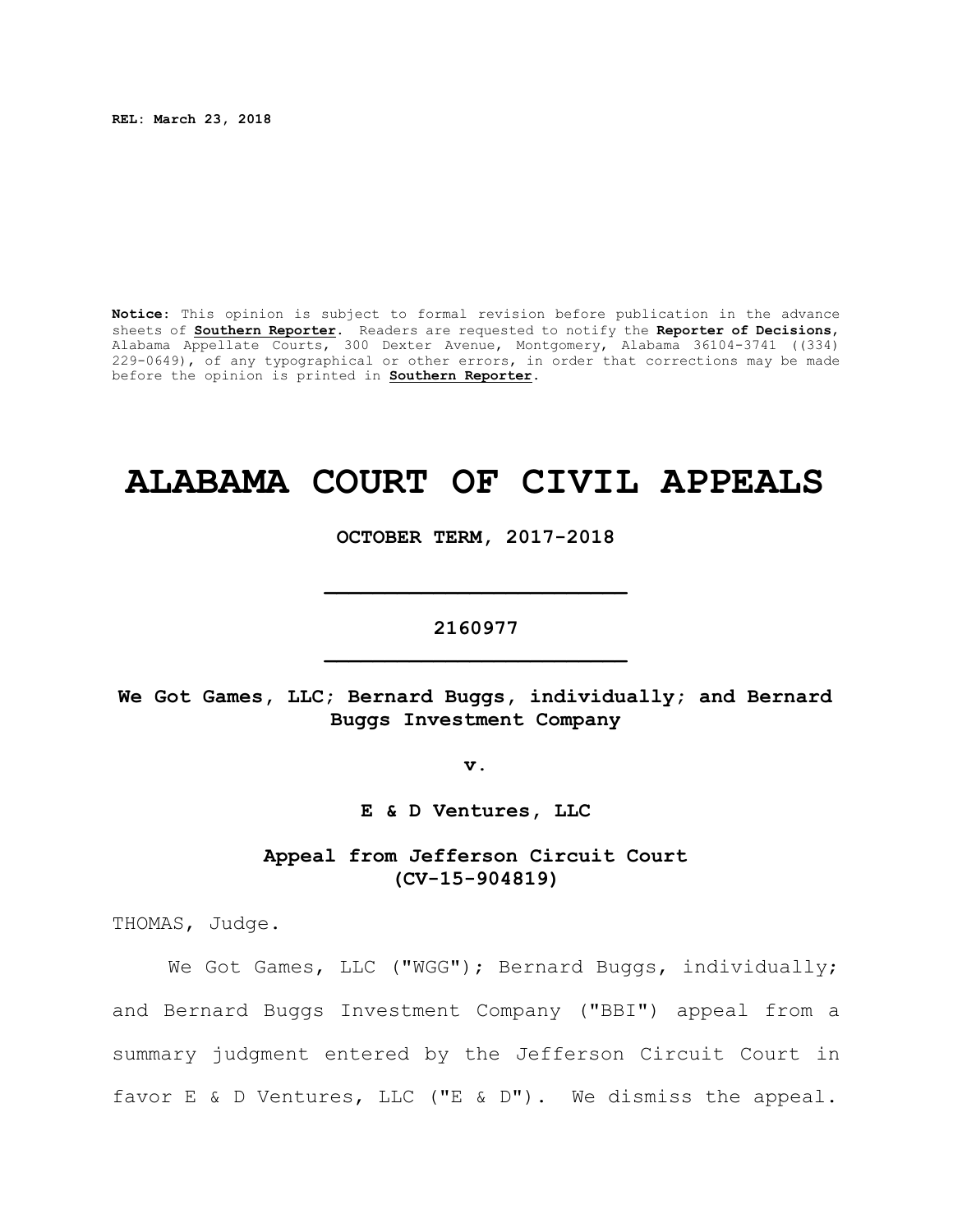#### Background

Buggs is the sole owner of WGG and BBI, both of which are Alabama companies. In August 2013, Buggs formed WGG and listed the following on the certificate of formation regarding the reason for WGG's creation: "All lawful reasons for which a company can be formed in Alabama, including providing the public with a mobile gaming entertainment center." Later that month, WGG executed, through Buggs, a written contract with E & D, a North Carolina company, to purchase a "Rockin' Rollin' Video Game Mobile Game Theater" business package, which included training and a 32-foot trailer ("the trailer") equipped with a generator, various video-game systems, televisions, lighting, speakers, and other features designed to provide entertainment at events and parties. The total purchase price provided by the contract was \$69,779, with a \$34,639 deposit having been paid when the order was placed, and WGG agreeing to pay \$35,139 upon receipt of the trailer.<sup>1</sup>

According to E & D, Buggs traveled to North Carolina and retrieved the trailer, but he did not provide E & D with the

<sup>&</sup>lt;sup>1</sup>We recognize that the sum of  $$34,639$  and  $$35,139$  is actually \$69,778. The \$1 disparity between that sum and the total purchase price provided by the contract appears to have been caused by rounding or some other approximation.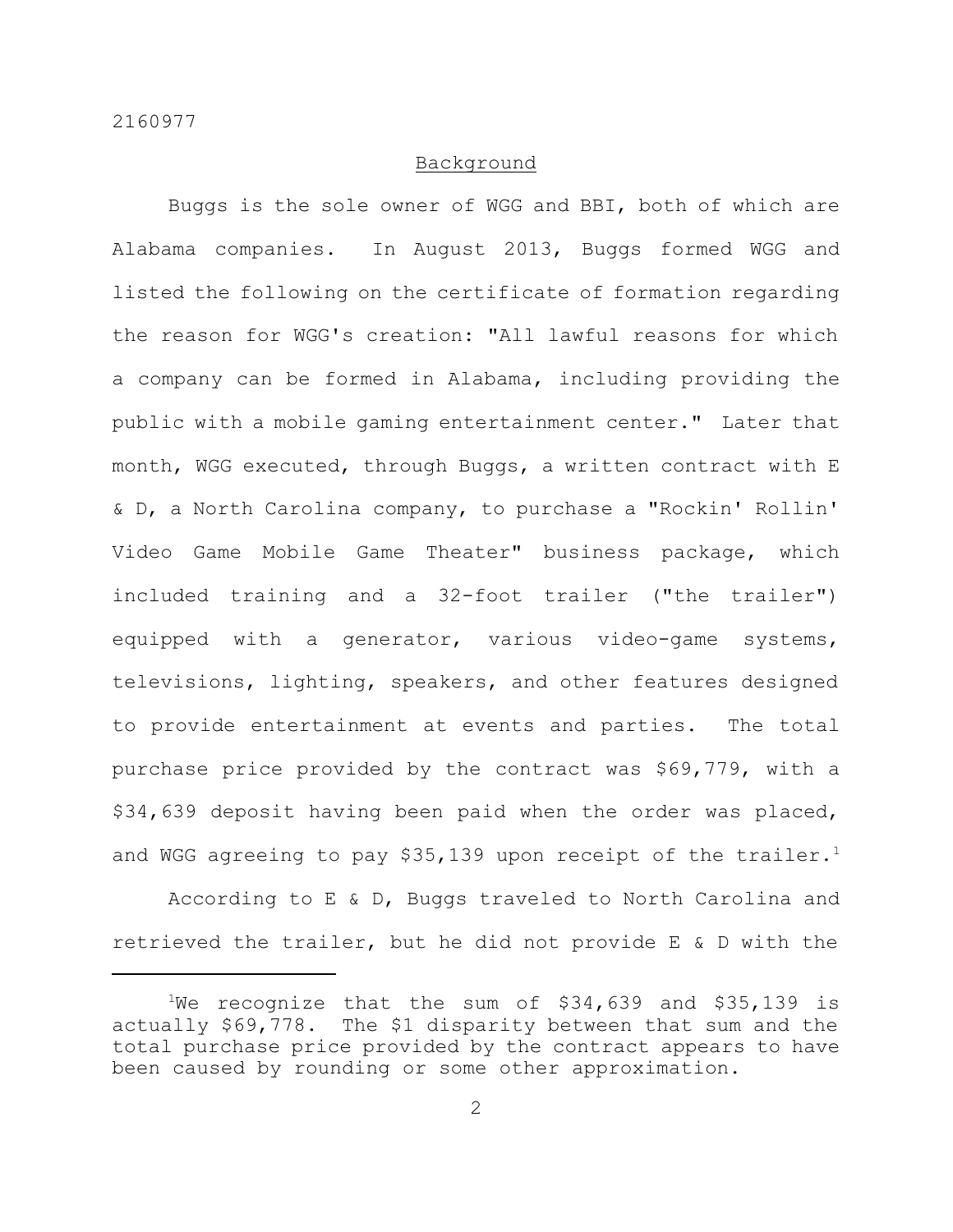\$35,139 remainder of the purchase price that WGG had agreed to pay upon delivery of the trailer. E & D thereafter sued WGG, Buggs, and another individual in the circuit court. After a bench trial, the circuit court entered a judgment in June 2015 ("the 2015 judgment") dismissing with prejudice E & D's claims against Buggs and the other individual but also determining that WGG had breached its contract with E & D. The circuit court awarded E & D \$35,139 in damages and \$5,270.85 in attorney fees.

In December 2015, E & D filed a complaint in the circuit court against WGG, Buggs, BBI, and Gaming Enterprise, LLC ("GE"), whom it referred to "collectively [as] '[d]efendants,'" and fictitiously named parties. In its complaint, E & D alleged, among other things, that it had been unable to collect the \$40,409.85 total award set out in the circuit court's 2015 judgment, despite its attempts to obtain a garnishment. It further alleged that, after the circuit court entered the 2015 judgment, WGG had dissolved and transferred all of its assets to GE, which, E & D alleged, had only recently been formed. E & D also alleged that Buggs had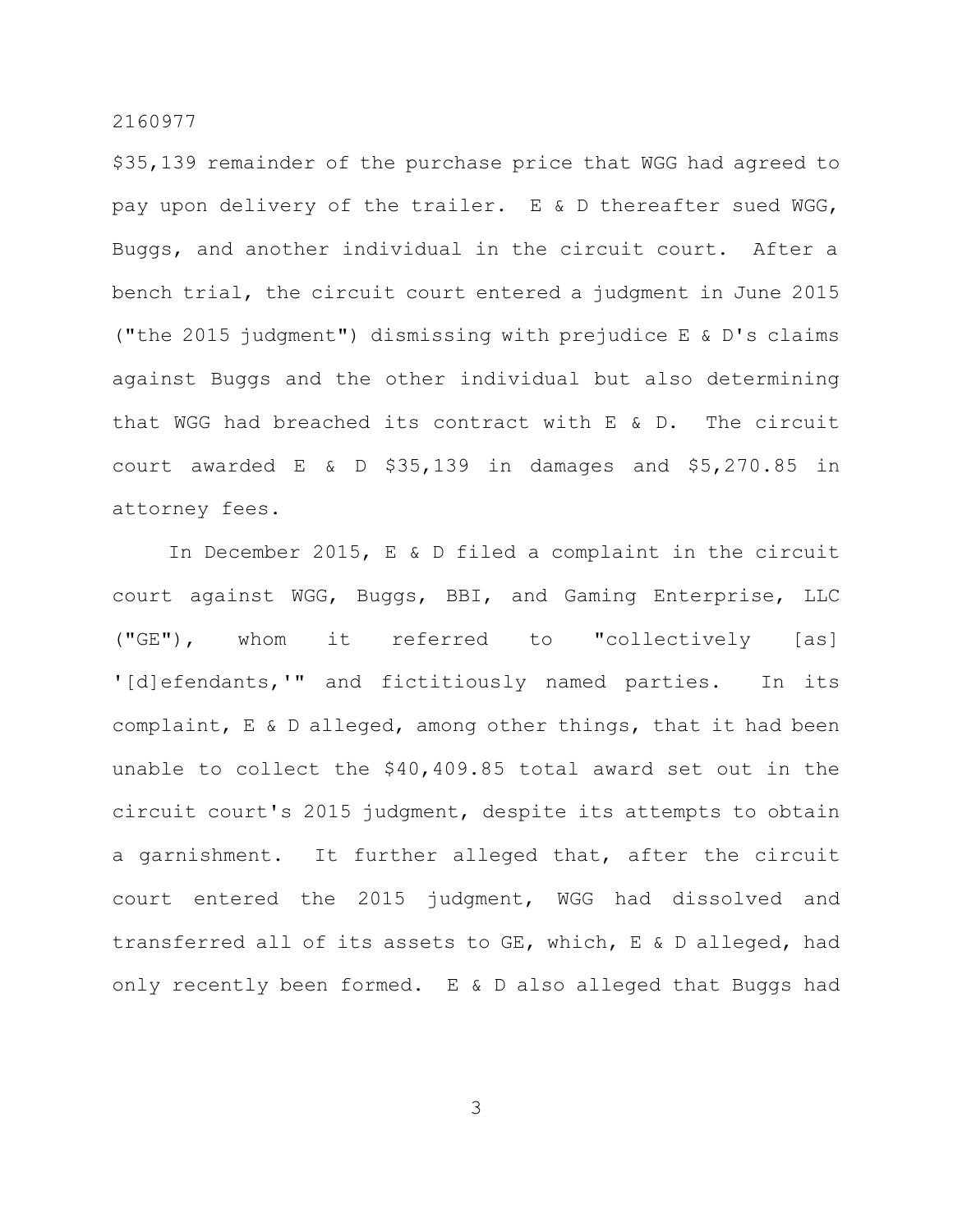recently posted the trailer for sale on his personal-profile section of a social-media Web site.

In light of its allegations, E & D asserted that it should be permitted to "pierce the corporate veil surrounding WGG and BBI and impose personal liability for the full amount of the [2015] judgment against Buggs." In its complaint, E & D also asserted claims of "breach of contract/successor liability" against GE, fraudulent transfer against WGG and GE, constructive trust against the "[d]efendants," deceptive trade practices against the "[d]efendants," and civil conspiracy against the "[d]efendants." In January 2016, Buggs, acting pro se, submitted an answer to E & D's complaint, denying most of its allegations. See Progress Indus., Inc. v. Wilson, 52 So. 3d 500, 507-08 (Ala. 2010)("This court has ... held that a pleading filed by a non-attorney engaging in the unauthorized practice of law in purporting to represent a separate legal entity is a nullity."). In February 2016, E & D provided notice to the circuit court that it was voluntarily dismissing, without prejudice, its claims against GE. See Rule 41(a)(1), Ala. R. Civ. P. (providing, in relevant part, that "an action may be dismissed by the plaintiff without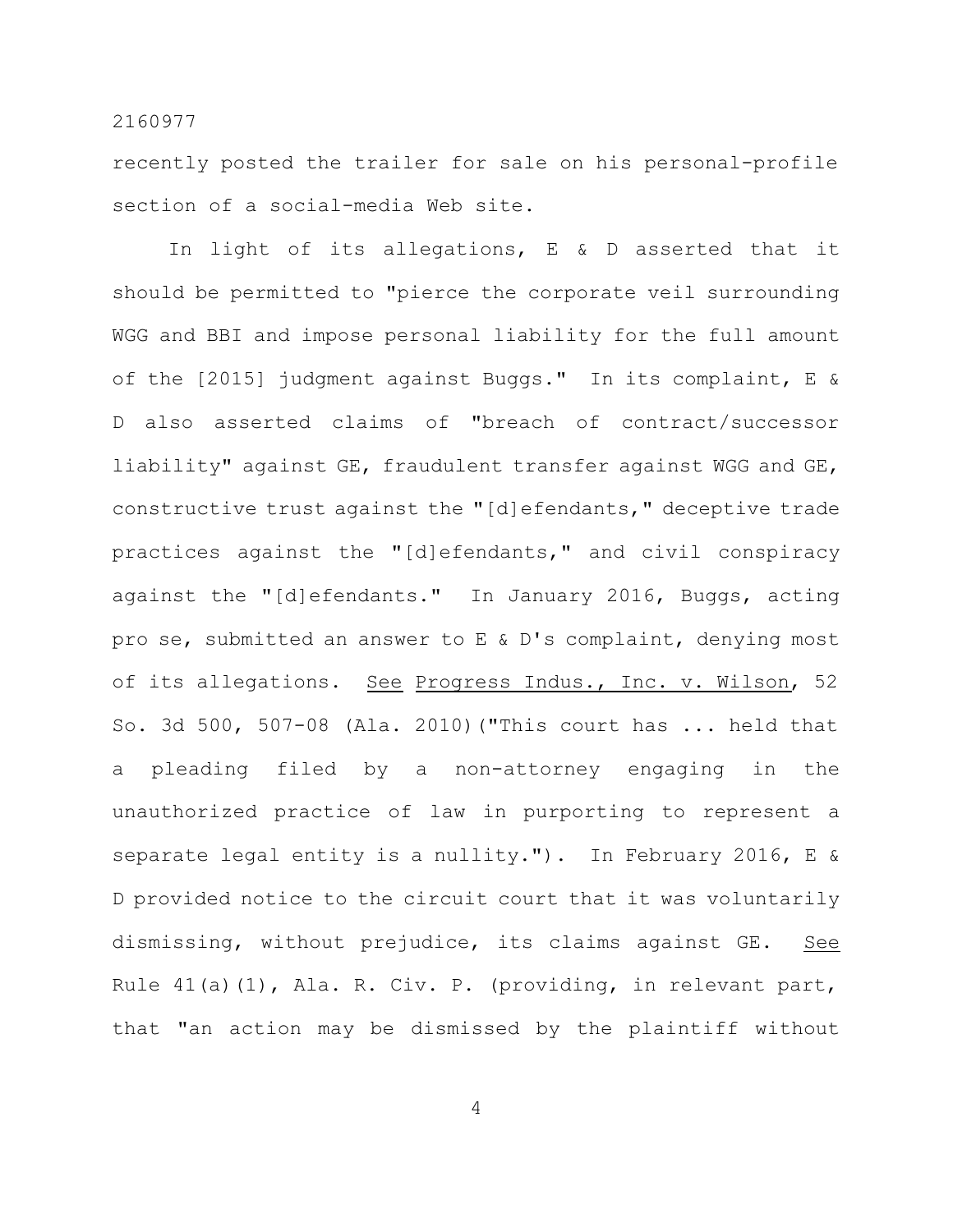order of court ... by filing a notice of dismissal at any time before service by the adverse party of an answer or a motion for summary judgment, whichever first occurs").

In March 2016, E & D moved for a default judgment against WGG, Buggs, and BBI, arguing that Buggs's answer had been a procedurally insufficient response to the complaint. The circuit court set E & D's motion for a hearing, which was continued several times. In July 2016, WGG, Buggs, and BBI filed a response to E & D's default-judgment motion with the assistance of counsel, in which they also asked the circuit court to dismiss E & D's complaint with prejudice. E & D later submitted a response opposing the motion to dismiss. On July 20, 2016, the circuit court entered an order denying E & D's default-judgment motion and the motion to dismiss filed by WGG, Buggs, and BBI.

On February 24, 2017, E & D filed a motion and supporting evidentiary materials seeking a summary judgment regarding only its "piercing the corporate veil claim against" WGG, Buggs, and BBI. WGG, Buggs, and BBI submitted a response to the motion with an accompanying affidavit. On June 7, 2017, E & D submitted a supplement to its summary-judgment motion,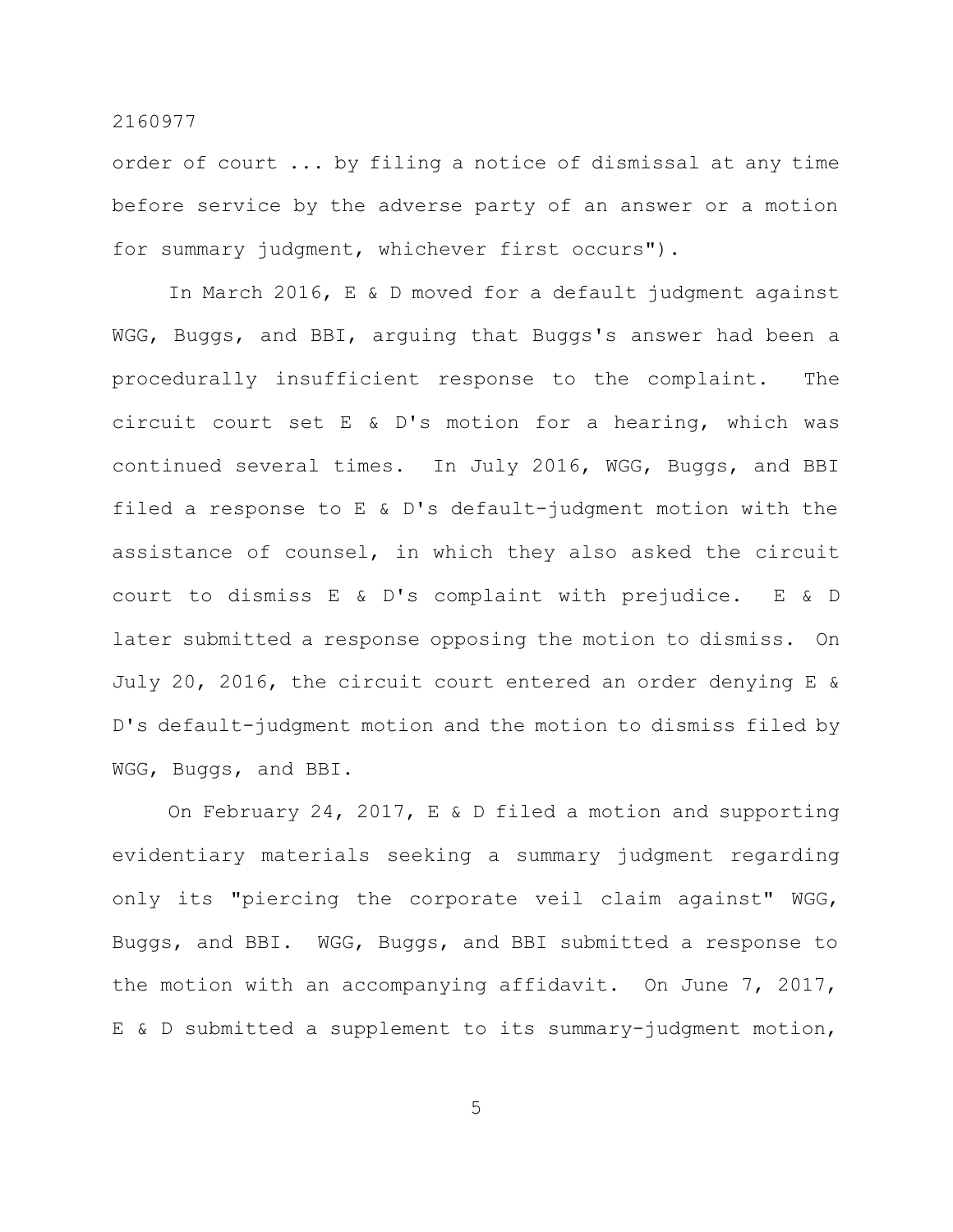which included additional evidentiary materials. On July 24, 2017, the circuit court entered an order granting E & D's summary-judgment motion, finding the "[d]efendants ... jointly and severally liable for the \$40,409.85; plus reasonable attorney fees, costs in this case, and the post-judgment interest pursuant to Ala[.] Code  $[1975, 1 \text{ S } 8-8-10.$ "

WGG, Buggs, and BBI filed a notice of appeal on August 30, 2017. On October 24, 2017, this court issued an order reinvesting the circuit court with subject-matter jurisdiction to "consider and enter, if appropriate, an order setting the amount of the attorney fee." See Haynes v. Vassilik, 175 So. 3d 620, 621 (Ala. Civ. App. 2015)("In this case, the trial court's judgment found that [the prevailing party] was entitled to a reasonable attorney fee. However, the trial court made no determination regarding the amount of the attorney fee. Therefore, the trial court's judgment is nonfinal for purposes of appeal, and a nonfinal judgment will not support an appeal."). On November 7, 2017, the circuit court entered an order awarding E & D "attorney fees in the amount of \$32,476.50 and \$1,591.21 for costs" in addition to its damages award of \$40,409.85. Because the trial court's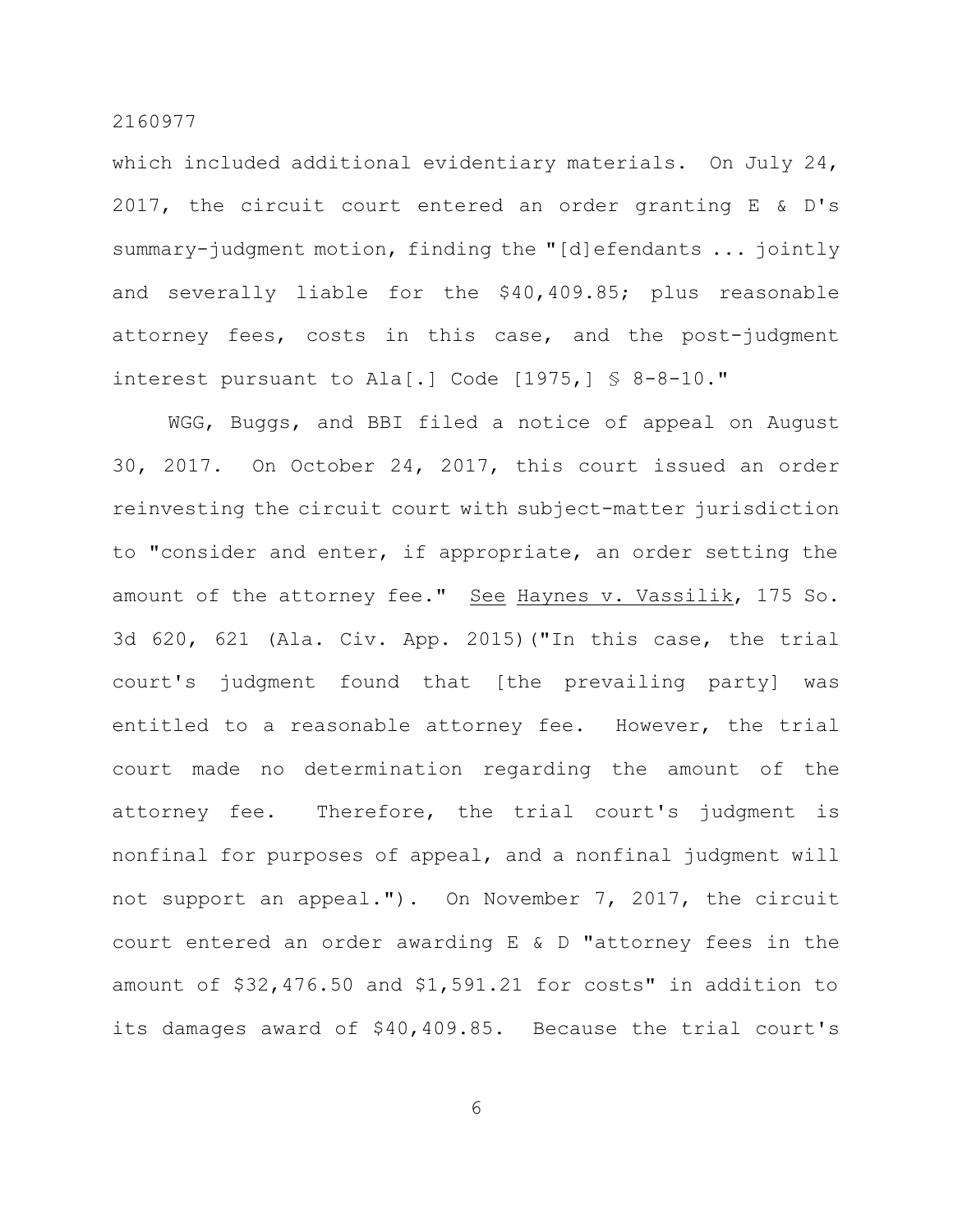combined awards of damages and attorney fees to E & D exceeds \$50,000, we subsequently transferred the appeal to the supreme court. See § 12-3-10, Ala. Code 1975 ("The Court of Civil Appeals shall have exclusive appellate jurisdiction of all civil cases where the amount involved, exclusive of interest and costs, does not exceed \$50,000 ...."); and Ex parte Habeb, 100 So. 3d 1086, 1089 (Ala. Civ. App. 2012)("Under Alabama law, costs do not include attorney fees."). The appeal was thereafter transferred to this court by our supreme court, pursuant to § 12-2-7(6), Ala. Code 1975.

### Analysis

Upon further review of the record in this appeal, we conclude that a final judgment has not been entered in the underlying action.

"Although neither party has questioned the finality of the trial court's judgment in this case, jurisdictional matters, such as the question whether an appeal is supported by a final judgment, are of such importance that this court takes notice of them<br>ex mero motu. See Wilson v. Glasheen, 801 So. 2d See Wilson v. Glasheen, 801 So. 2d 848 (Ala. Civ. App. 2001); Nunn v. Baker, 518 So. 2d 711 (Ala. 1987). A final judgment is one that completely adjudicates all matters in controversy between all the parties. See McCollough v. Bell, 611 So. 2d 383 (Ala. Civ. App. 1992)."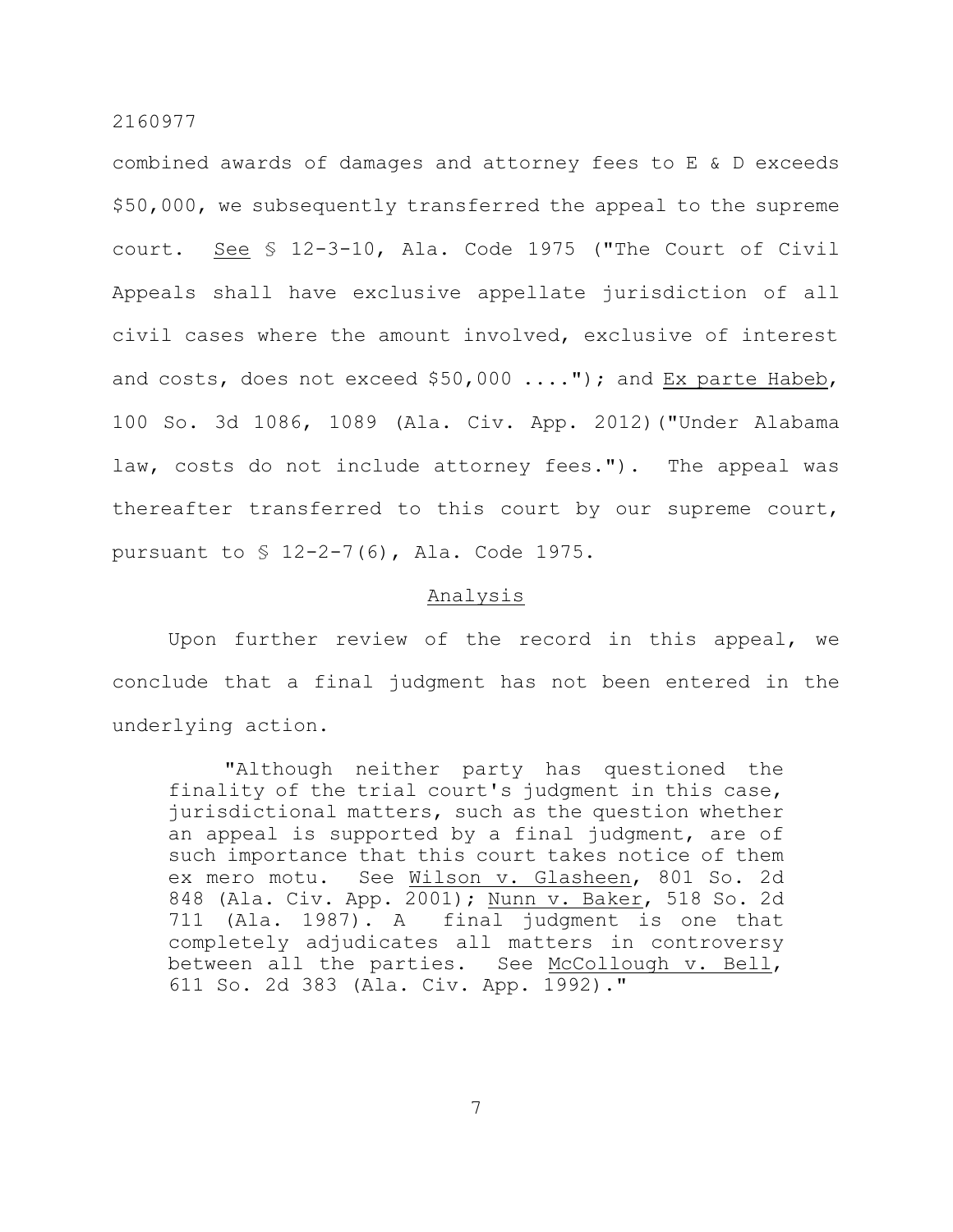Eubanks v. McCollum, 828 So. 2d 935, 937 (Ala. Civ. App. 2002). In its complaint, E & D sought to "pierce the corporate veil surrounding WGG and BBI and impose personal liability for the full amount of the [2015] judgment against Buggs" and asserted claims of "breach of contract/successor liability" against GE, fraudulent transfer against WGG and GE, constructive trust against the "[d]efendants," deceptive trade practices against the "[d]efendants," and civil conspiracy against the "[d]efendants."

We first note that, although E & D voluntarily dismissed GE from the underlying action without prejudice, some of its claims sought to establish the liability of a different defendant or the "[d]efendants" collectively, the latter of which, according to the language of the complaint, indicated that those claims were being asserted against WGG, Buggs, and BBI, in addition to GE. Thus, E & D's voluntary dismissal of GE from the underlying action fully resolved only the claim that was being asserted against GE alone, i.e., its "breach/of contract/successor liability" claim.

Second, we note that E & D moved for a summary judgment on only its "pierc[ing] the corporate veil" theory and did not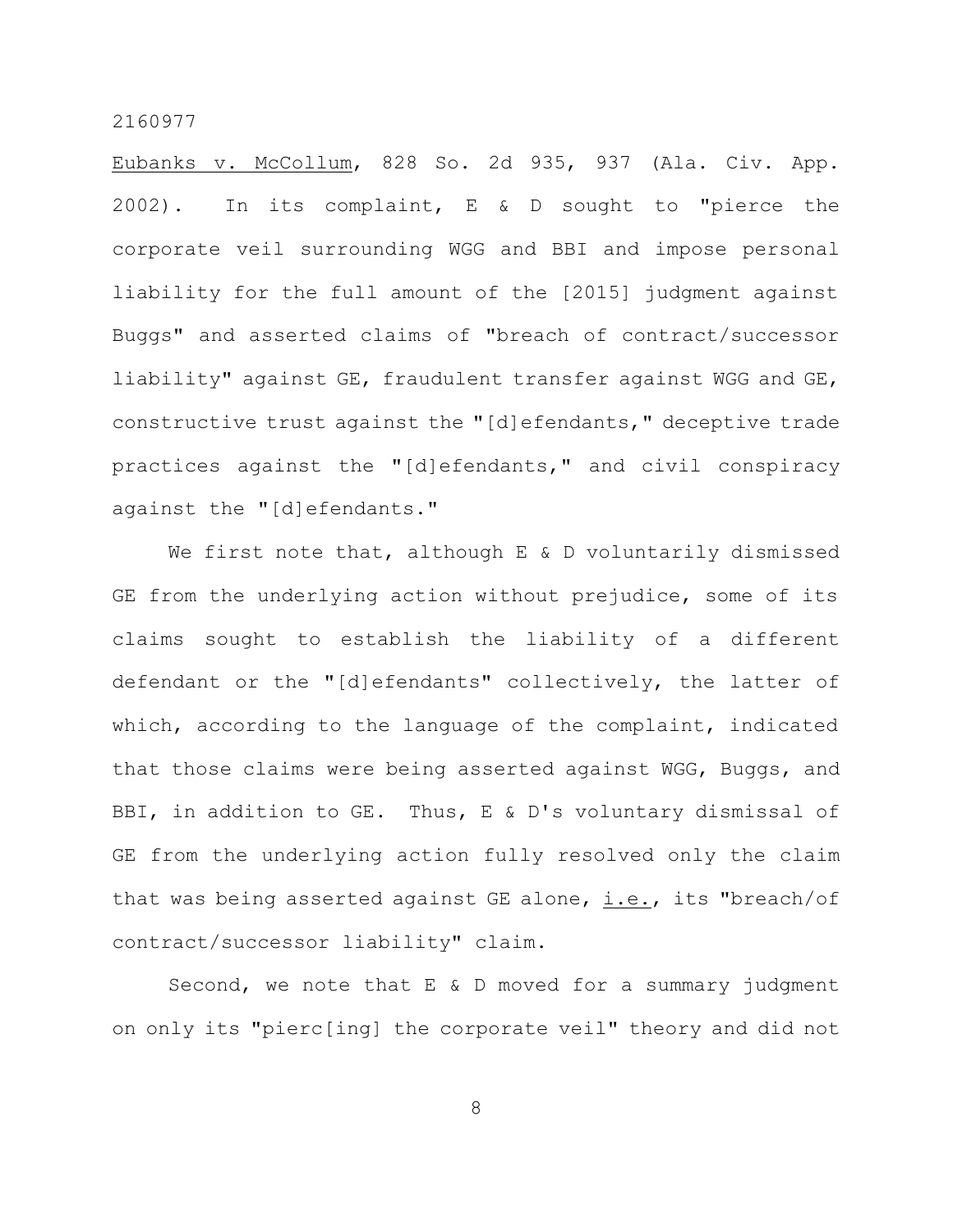address the other claims set out in its complaint. Thus, the circuit court's July 24, 2017, and November 7, 2017, orders granting E & D's motion did not address, and could not have addressed, E & D's remaining claims against WGG, Buggs, and BBI.

"In discussing the requirements of Rule 56, Ala. R. Civ. P., our supreme court has stated:

"'Because Rule 56 requires, at the least, that the nonmoving party be provided with notice of a summary-judgment motion and be given an opportunity to present evidence in opposition to it, the trial court violates the rights of the nonmoving party if it enters a summary judgment on its own, without any motion having been filed by a party.'

"Moore v. Prudential Residential Servs. Ltd. P'ship, 849 So. 2d 914, 927 (Ala. 2002)(emphasis added)."

Harris v. Thermax, Inc., 876 So. 2d 472, 473-74 (Ala. Civ. App. 2003). We therefore do not view the general language set out in the circuit court's July 24, 2017, and November 7, 2017, orders granting E & D's summary-judgment motion, which sought a determination regarding only its "pierc[ing] the corporate veil" theory, as an attempt to adjudicate E & D's other claims against WGG, Buggs, and BBI.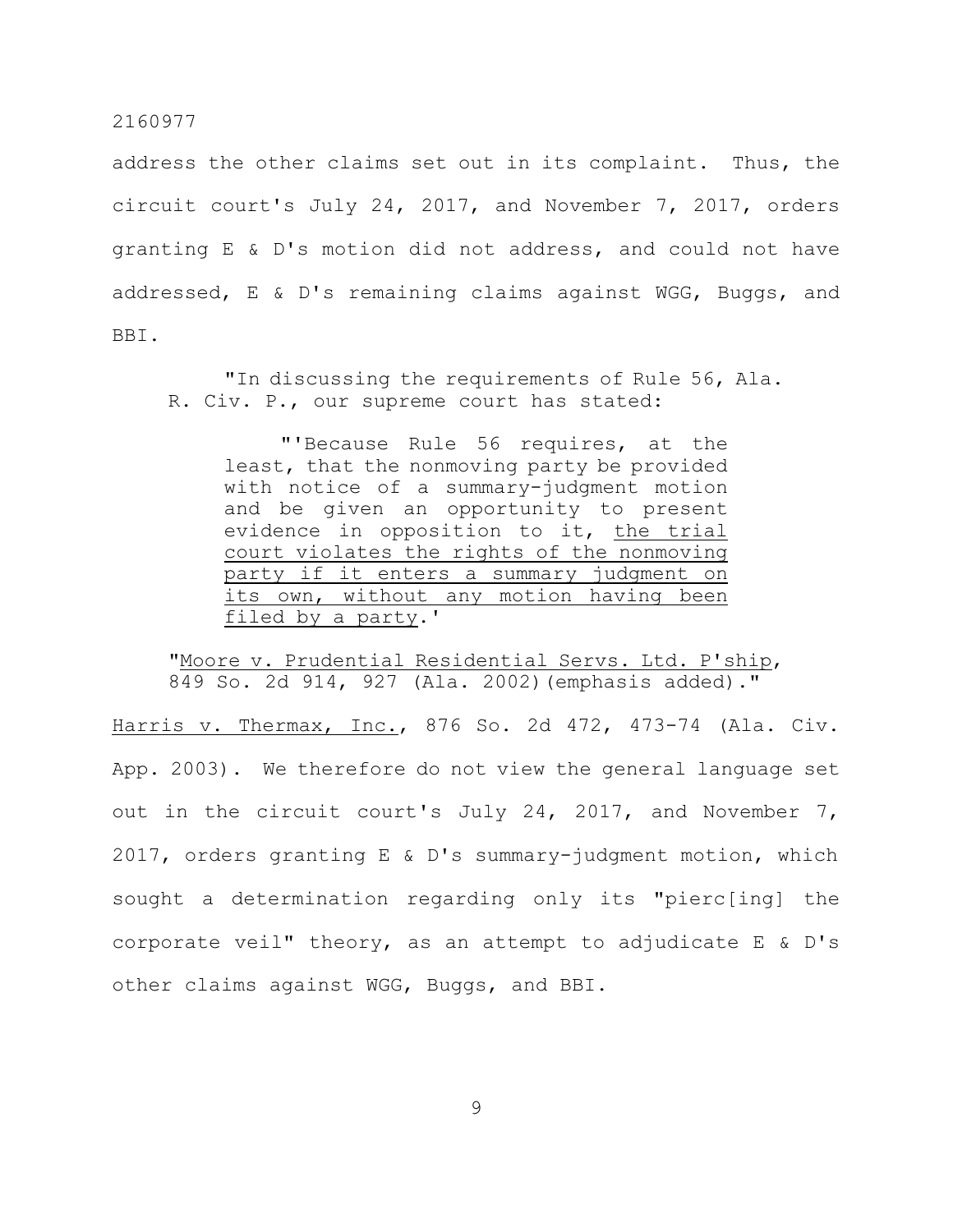We also note that, although the circuit court awarded E & D damages based on its "pierc[ing] the corporate veil" theory in an amount equal to the total amount that it awarded E & D in the 2015 judgment, the other claims asserted by E & D, if proven, may support additional remedies. See § 8-9A-7, Ala. Code 1975 (providing the remedies available to creditors for a claim asserted under the Alabama Fraudulent Transfer Act); Hanner v. Metro Bank & Protective Life Ins. Co., 952 So. 2d 1056, 1070 (Ala. 2003)(defining "constructive trust"); § 8- 19-10(a), Ala. Code 1975 (providing the remedies available to a consumer who asserts a private right of action under the Alabama Deceptive Trade Practices Act); and National States Ins. Co. v. Jones, 393 So. 2d 1361, 1367-68 (Ala. 1980) (discussing damages in an action asserting, among other claims, conspiracy to defraud and to misrepresent). Thus, the circuit court's award of damages based only on E & D's "pierc[ing] the corporate veil" theory did not resolve the question whether it was entitled to the additional remedies provided by the other claims it asserted against WGG, Buggs, and BBI.